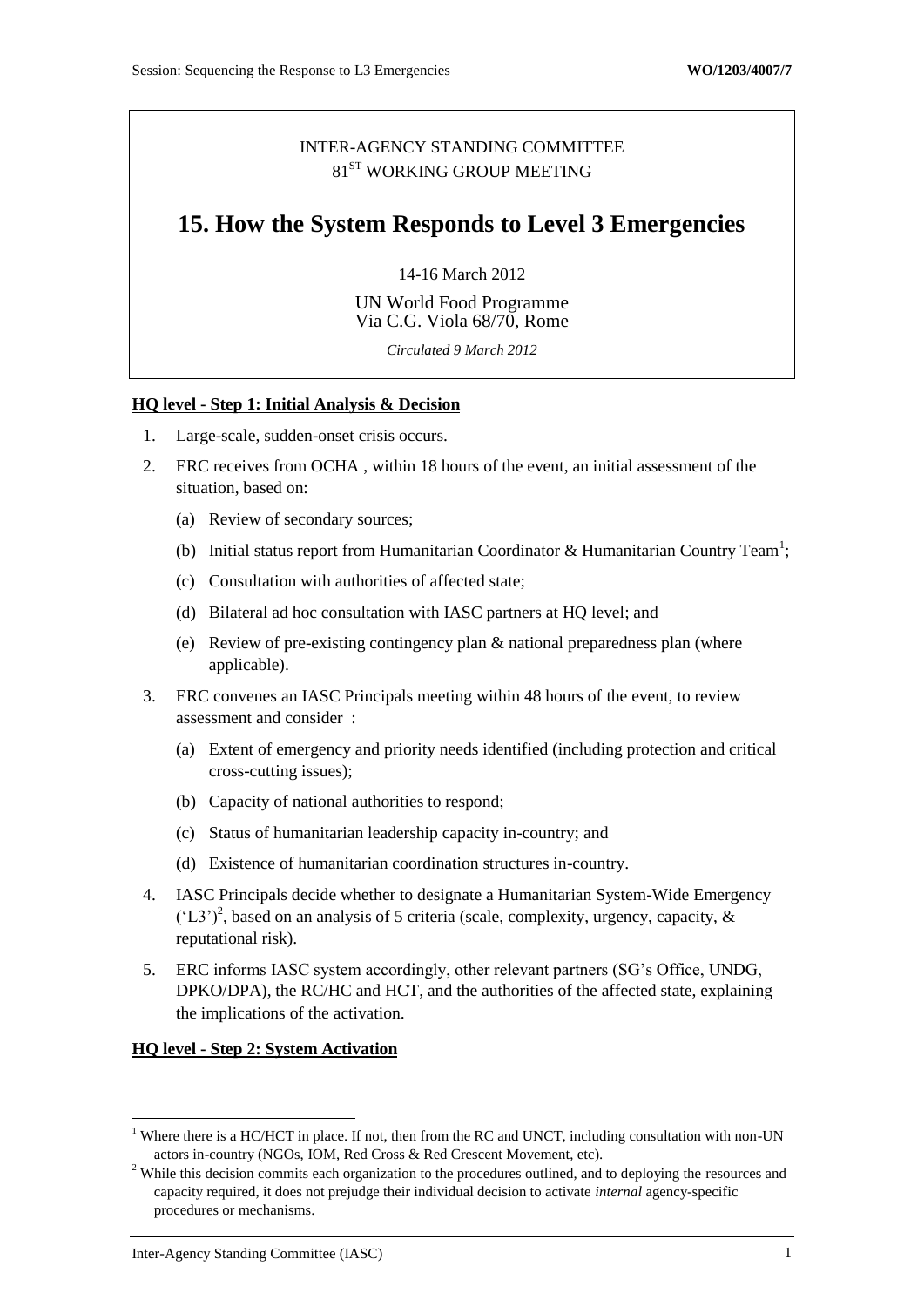- 1. Once an L3 emergency is declared, the IASC Principals decide (at the same meeting) whether existing leadership arrangements at country level are adequate or whether to deploy a Senior/Emergency HC within 72 hours for a 3-month period<sup>3</sup>. Identifying an appropriate candidate from the pre-established L3 roster of HCs, the Principals agree on his/her ToRs, reporting lines, and  $\&$  other deployment modalities<sup>4</sup>.
- 2. The L3 declaration also triggers the deployment of the Inter-Agency Rapid Response Mechanism (IARRM) within 72 hours, to support in-country capacity and fulfill key leadership and coordination needs<sup>5</sup>. The IARRM is activated on a 'no regrets' basis<sup>6</sup>. Consideration is given to ensuring that the HC and IARRM deployees have access to adequate logistics, vehicles, and communications capacity.
- 3. The IARRM entails the deployment of a core team of 'level 3 capable' experienced staff, including<sup>7</sup>:
	- (a) Cluster Coordinators & support staff, including Early Recovery and cross-cutting issue advisors;
	- (b) OCHA staff to provide dedicated support the HC's office;
	- (c) coordinators for logistics and other common humanitarian services;
	- (d) country representatives/directors & core support/technical staff at individual agency level;
	- (e) senior NGO personnel to work with HCT, clusters, & civil society organizations;
	- (f) coordination support for up to 5 sub-national hubs (as required);
	- (g) needs assessment capacity to work on the MIRA, initial strategic plan, and Flash Appeal; and
	- (h) dedicated IM support within clusters plus OCHA staff for inter-cluster IM
- 4. The ERC decides whether to approve an initial CERF allocation of between \$10-20 million.

#### **Field Level - Step 1: Immediate Response**

- 1. Large-scale, sudden-onset crisis occurs.
- 2. The first phase of the MIRA (Multi-Cluster Initial Rapid Needs Assessment) is immediately implemented (if necessary remotely), to collect initial data for the Preliminary Scenario Definition (PSD), which forms the basis of the strategic framework for the overall response.
- 3. The HC as 'empowered leader', with the full support of OCHA, immediately convenes a meeting of (or establishes) the HCT<sup>8</sup>. In coordination with the HCT, the HC is responsible for:

<sup>3</sup> Pending the deployment of a Senior/Emergency HC, the existing RC is temporarily assigned HC responsibilities to avoid gaps.

<sup>&</sup>lt;sup>4</sup> If the person is to be senior to the RC/HC, or if a UN DPKO/DPA mission exists, the UNDG Chair and the SG must be consulted.

 $5$  Noting that agency-specific initial rapid deployments – and UNDAC team deployment(s) - may have already commenced.

<sup>&</sup>lt;sup>6</sup> Agencies commit to deploying senior and experienced staff to fulfill core coordination functions immediately, without waiting for more precise details on exact needs and response plans, and decide at a later date to withdraw surplus staff as required.

<sup>&</sup>lt;sup>7</sup> Where this capacity is not already in place, to be determined by each individual agency/Cluster Lead.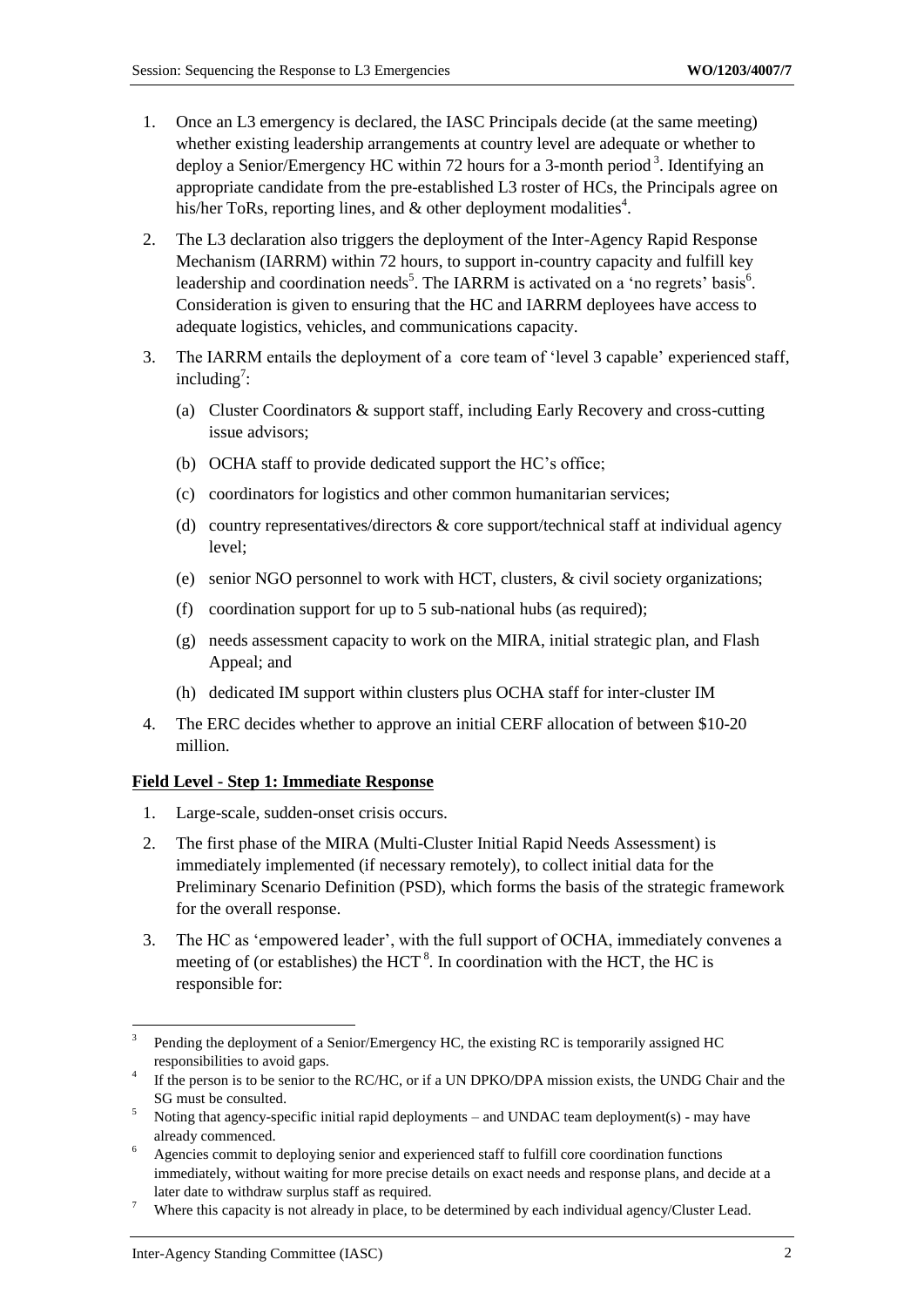- (a) assessing the situation/context, identifying the scale and nature of the priority needs, analyzing the capacity of national authorities and civil society to respond;
- (b) ensuring as a priority that lives are saved and life-saving assistance and protection is provided;
- (c) establishing appropriate coordination mechanisms with the HCT, deciding which clusters need to be established and which organizations have the capacity and expertise to lead them<sup>9</sup>;
- (d) informing the ERC of the proposed coordination arrangements;
- (e) mobilizing the humanitarian community to deliver an effective response to identified priority needs, incorporating early recovery elements from an early stage;
- (f) agreeing on the regularity and content of initial information updates; and
- (g) determining common advocacy messages for national authorities, donors, & media.
- 4. The HC leads the initial strategic planning process with the HCT, to produce a plan within 5 days $^{10}$ :
	- (a) deciding on the overall strategic direction of the response, based on the outputs of the PSD and pre-existing analysis (contingency plan, etc) and in consultation with national authorities to the extent possible, developing a shared strategic vision with the HCT (including the scope of the response);
	- (b) agreeing priority strategic objectives for the first 3 months of the response, and where consensus is not possible, deciding unilaterally on response priorities (including sequencing);
	- (c) outlining priorities across key sectors, specifying the target caseload, types of need identified, and types of interventions required, as well as roles and responsibilities; and
	- (d) identifying limitations of the response (capacity and resources), and agreeing with the HCT on how to mitigate key challenges (access, security, capacity gaps).

#### **Field Level - Step 2: Ongoing Response**

- 1. The HC leads the development of more detailed, operational level joint planning, expanding on the Initial Strategic Plan and leading towards the development of the Flash Appeal, within 7-10 days, including:
	- (a) articulating humanitarian needs, priority sectors for the response, and sectoral response plans, in consultation with national authorities (to the extent possible);
	- (b) approving cluster strategies and objectives, and based on recommendations by the clusters and HCT, approving or rejecting cluster projects proposed for incorporation in the Flash Appeal;

 $^8$  The definition of empowered leadership applies to any HC, whether an existing RC who has been temporarily assigned HC responsibilities, a new HC who has been deployed in parallel to an existing RC, or an L3 roster deployee (Senior/Emergency HC).

<sup>9</sup> In accordance with updated guidance on cluster activation, noting that coordination mechanisms established should take into account the specific field context, and the decision to activate clusters should be needsdriven rather than automatic.

<sup>&</sup>lt;sup>10</sup> In the case where a Senior/Emergency HC is being deployed to supplement leadership arrangements incountry, the existing leadership (ex. RC) leads the initial strategic planning process, handing over to the Senior/Emergency HC on his/her arrival.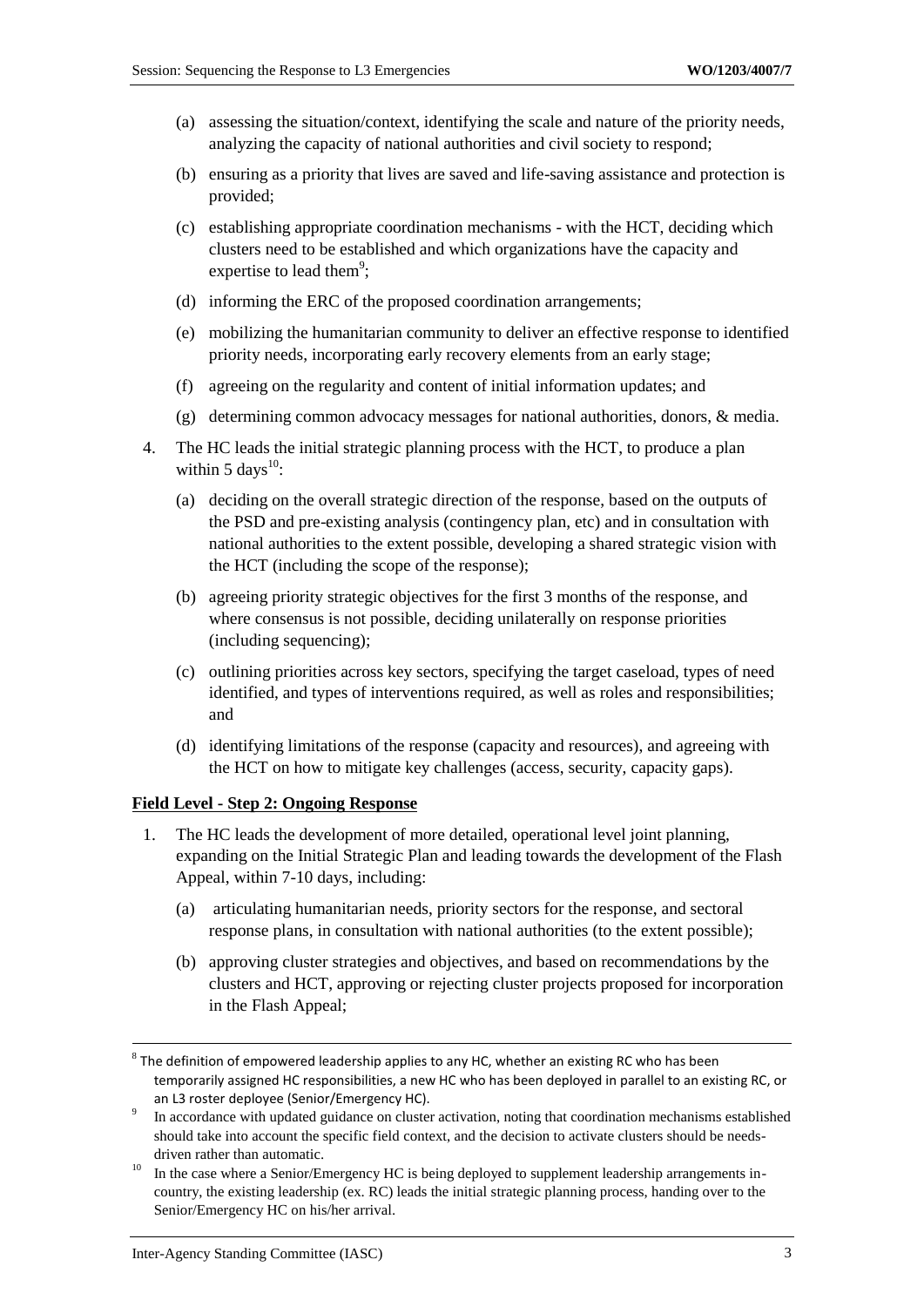- (c) defining key performance indicators against which the HC, the HCT, clusters, and operational partners are held accountable; and
- (d) developing a common monitoring framework, including core indicators, linked to cluster monitoring.
- 2. The HC, in close collaboration with the HCT, is subsequently responsible for:
	- (a) monitoring the achievement of the targets within the strategic plan (strategic  $\&$ operational objectives), maintaining the Humanitarian Dashboard, and adjusting the plan/targets as required;
	- (b) deciding on appropriate sanctions for non-performance at HCT, Cluster Lead Agency, and Cluster Coordinator levels;
	- (c) ensuring the coherence of information, establishing appropriate mechanisms for information to systematically inform HC/HCT decision-making;
	- (d) agreeing on common reporting formats and processes, including situation reports;
	- (e) leading the process of analysis and information dissemination to target audiences, and developing common advocacy strategy and key messaging; and
	- (f) requesting additional support from HQ as required.
- 3. The HC is also responsible for ensuring that resources are used as effectively and efficiently as possible, and in this context, leads the resource mobilization and allocation process in line with the strategic plan. The HC:
	- (a) submits an initial CERF request, within 7-10 days, based on the preliminary results of the MIRA $^{11}$ :
	- (b) determines CERF funding priorities and ensures an inclusive and transparent process to request clusters to review critical needs and implementation capacity;
	- (c) based on extended authority to make decisions regarding allocation of pooled funds (where these exist), decides which clusters to prioritize, decides how to re-allocate unutilized funds, and may suspend allocations to non-critical activities; and
	- (d) based on the collectively-agreed priorities as outlined in the Flash Appeal, leads advocacy with donors to mobilize adequate resources for the response.
- 4. To function effectively as 'empowered leader' for the duration of the system-wide emergency, the HC:
	- (a) has the full support of the HCT, with clearly defined mutual accountability, including Cluster Lead Agencies reporting directly to the HC on progress and achievements made towards cluster objectives and their commitments made under the Strategic Plan<sup>12</sup>; and
	- (b) is accountable to the ERC, and reports against one compact covering all aspects of his/her work.

#### **HQ level - Step 3: Follow-Up/Support**

1. ERC convenes an IASC Principals meeting within 7-10 days to review mechanisms in place at country level, in consultation with the field, and to decide whether adjustments

 $11$  If there has been an initial CERF allocation within days of the crisis, then there will not be a subsequent CERF request until after the Flash Appeal is revised.

<sup>&</sup>lt;sup>12</sup> While continuing to report directly to their own agency HQs, including on agency-specific issues.